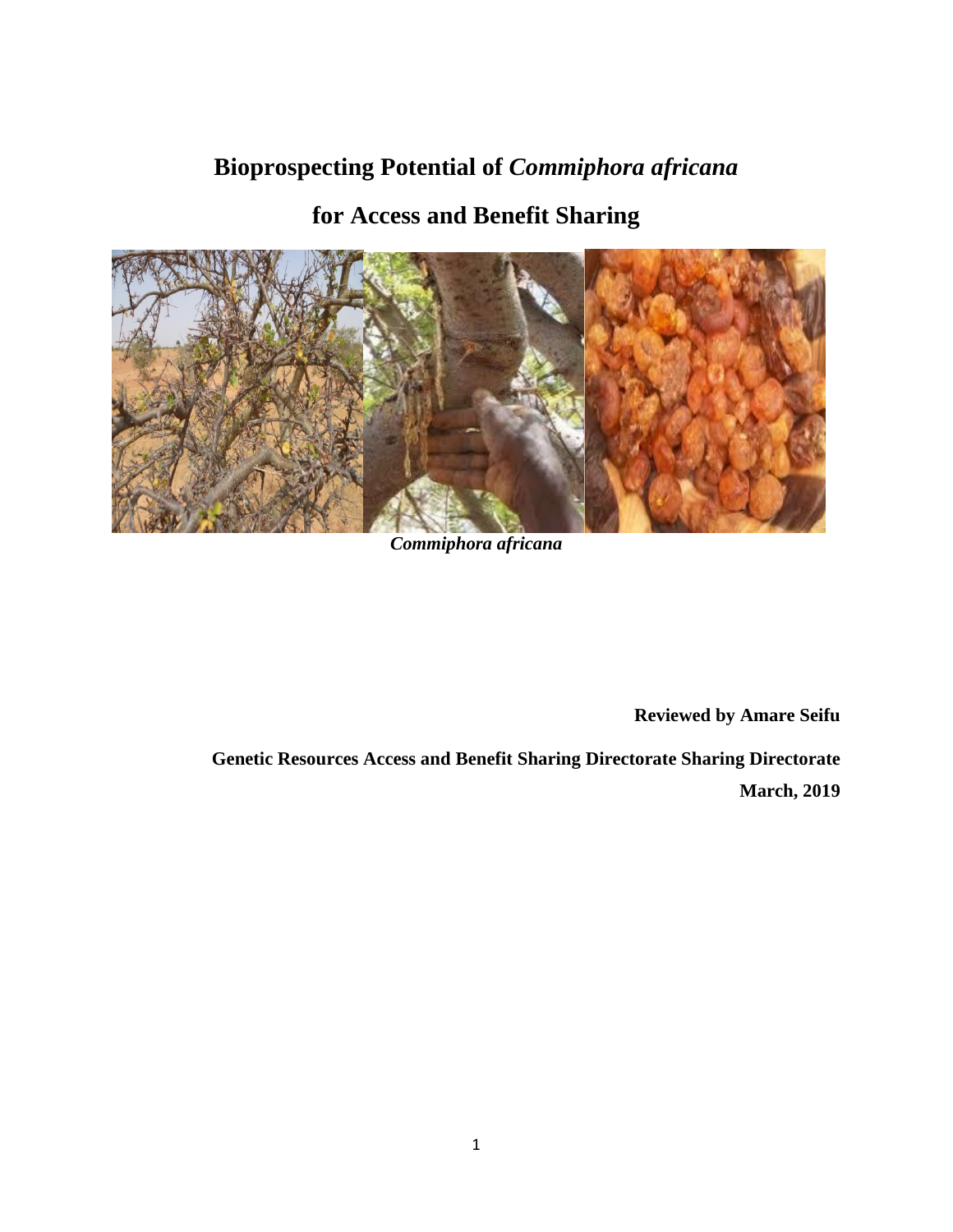### **1. Introduction**

Ethiopia is endowed with rich plant biodiversity and associated traditional knowledge which creates an environment for successful bioprospecting. However, like other developing countries, Ethiopia lacks financial resources to exploit the plant genetic resources significantly. The only option for Ethiopia is to collaborate with the developed nations or domestic investors and interested one in pharmaceutical, cosmetics and other companies alike and jointly explore them strategically and wisely.

The National Competent Authority, the Ethiopian Biodiversity Institute (EBI), through the Access Benefit Sharing Directorate, plays a practical role in the implementation of the Nagoya Protocol on Access and Benefit Sharing of Genetic Resources and Associated Community Knowledge. Based on Proclamation No 482/2006 and Regulation 169/2009 (Access to Genetic Resources and Community Knowledge and Community Rights), Ethiopia has been implementing the access and benefit sharing objective of the CBD. Both the Proclamation and Regulation include a range of issues such as ownership, user rights, conditions for access, benefit sharing, types of benefits, powers and responsibilities among others.

Therefore, the objective of this information is to encourage any bioprospecting company or an individual interested to work on the genetic resource, *Commiphora africana,* for ethno-medical and pharmacological uses, and industrial activities in the production of gums and resins, food and beverages.

#### **2. Description of the Plant**

*Commiphora africana* is one of the 60 gums and resins bearing species, which belongs to the Family Burseraceae and Synonym with *Heudelotia africana*. The name *Commiphora* is coined from Greek word (Kommi:-gum and Phero:- to bear) meaning "gum bearing". It is known by the common name African myrrh, corkwood and poison-grub (English), and 'Anqa' (Amharic) (Azene Bekele, 2007; Wubalem Tadesse *et al*., 2007).

It is a shrub or small tree sometimes reaching 10 m but usually not more than 5 m high with branches frequently terminating in spines, outer bark often papery and peeling, inner bark usually greenish with resinous aromatic sap and wood with milky latex. The resin of this species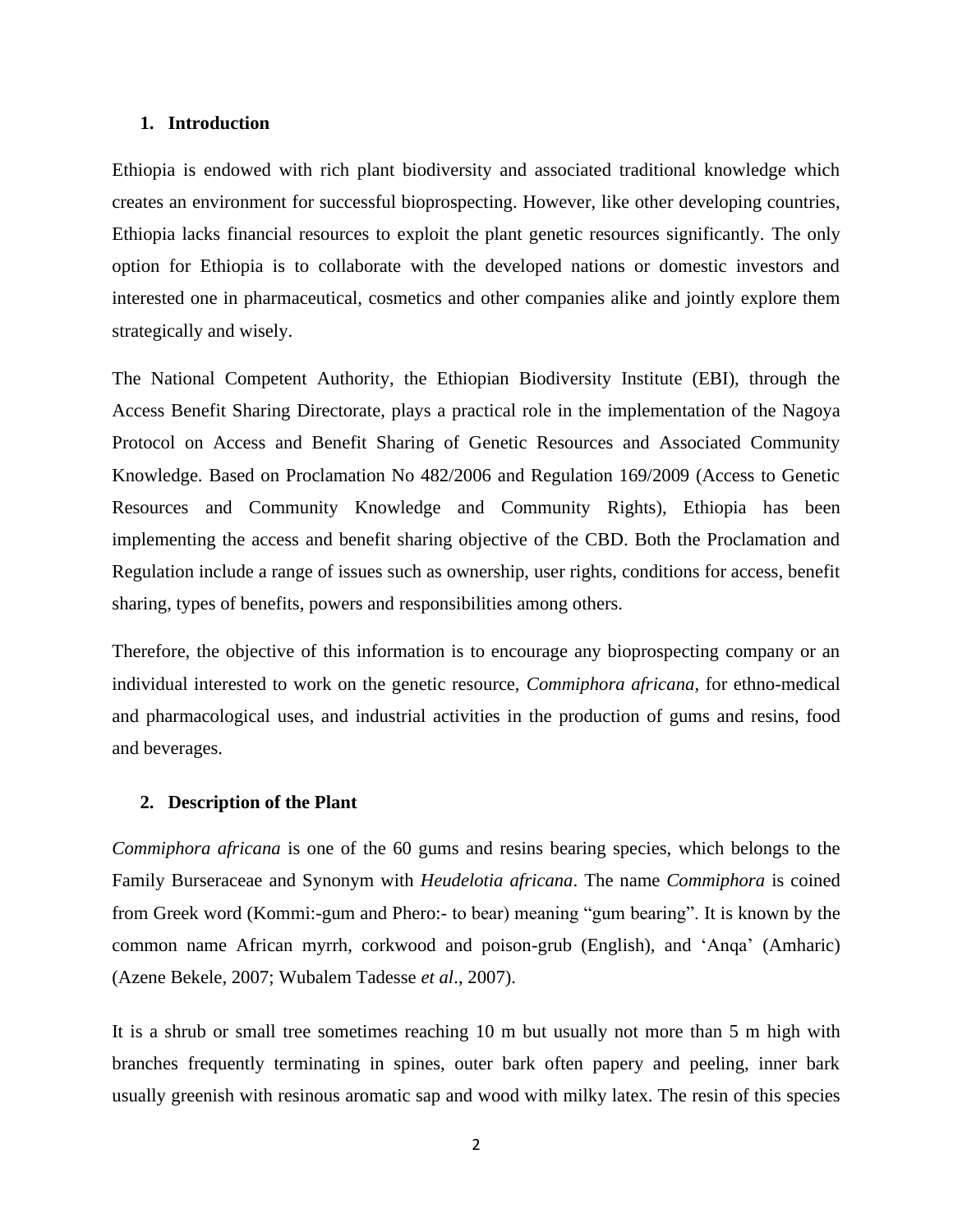is a raw material of myrrh which has been used for a wide variety of purposes (Azene Bekele, 2007; Gadir and Ahmed, 2014).

#### **3. Distribution of** *Commiphora africana*

*Commiphora aricana* is distributed mostly in East Africa, Arabia and India. It occurs in most Ethiopian regions, especially in much thorny bush, open savanna and desert of Dry and Moist Kolla agro climatic zones of Tigray, Afar, Gondar, Wollo, Wollega, Keffa, Showa, Gamo Gofa, Sidamo, Bale and Harerghe areas, 500-1,900 m a.s.l. (Azene Bekele, 1993).

The habitats of *Commiphora africana* are:- Acacia, Acacia-Commiphora, Commiphora-Boswellia, Combretum-Terminalia woodland, wooded grassland and bush-land, often on rocky slopes in areas with basement rocks but also on level sandy to loamy soil with minimal rainfall (Azene Bekele, 2007; Ermias Dagne, 2009).

## **4. Propagation**

The plant can easily be propagated vegetatively by stem cuttings. The seeds are hard and are probably dispersed by animals and birds. They have hard coats which hinder the uptake of water, thus delaying germination (Vogt, 1995; Azene Bekele, 2007).

#### **5. Significance**

The essential oils of *Commiphora africana* have been used for a wide variety of purposes including cosmetics, aromatherapy and secondary metabolites. Typical applications of *Commiphora africana* include: Food and beverages*,* pharmacological uses and cosmetics (Gadir and Ahmed, 2014).

## **5.1. Ethno-medicinal uses**

*Commiphora africana* is locally used for medicine (roots, bark, fruit, and resin), food (fruit), drink (bark tea), fodder (for camels, goats) and gum-resin. It is traditionally used for the treatment of several ailments because of its pharmacological activities. *Commiphora africana* is used for the treatment of a number of ailments such as healing wounds; relieving pains; treating dysentery, heart burns, snake-bites; as a plaster and spasms (Gadir and Ahmed, 2014).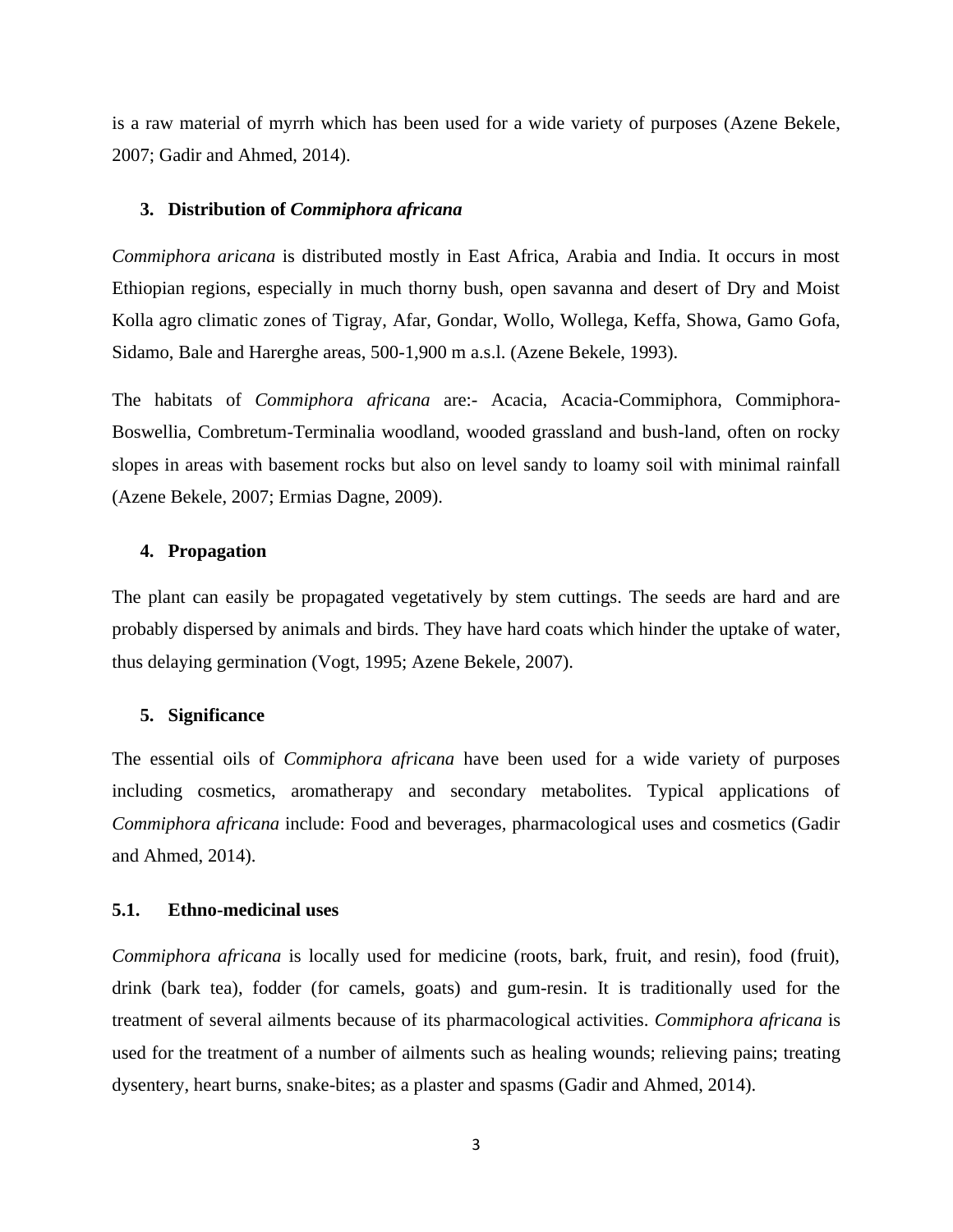Fruits of *Commiphora africana* are used for the treatment of typhoid fever, as a remedy for stomach problems, tooth-ache and as a stringent drug for bleeding gums. The powdered bark of *Commiphora africana* is mixed with porridge to cure malaria. The resin also has medicinal uses like disinfectants of wounds. The fumes of burnt resin are used as an insecticide and as an aphrodisiac (love drug is a substance that increases libido when consumed) (Okwute and Ochi, 2017).

## **5.2. Application in production of gums and resins**

The best known products of *Commiphora africana* are myrrh, frankincense, American elemi and java almond, which are oleo resins and gums. Myrrh has aromatic acrid and bitter taste. It is made up of volatile oil, gum and resin. Frankincense is mainly used in the preparation of perfumes and incense [\(Johnson](http://ascidatabase.com/author.php?author=Ekarika&last=Johnson) *et al*., 2012, Murthy *et al*., 2016).

## **5.3. Application in Food and Beverage industry**

Gum and resin are mainly used in the food and beverage industry, which are incorporated in a wide range of products. The major applications are: - adhesive thickeners, stabilizers, flavoring, fixatives and emulsifying agents in food products and clarification in beverages (FAO, 1995).

## **5.4. Pharmacological uses**

Myrrh of *Commiphora africana* has found modern pharmacological applications for several disease treatments. Particularly, its unique chemical compositions, pharmacological activities and non-toxicity tend to support the safe use of this popular traditional drug in modern therapies (Michie and Cooper, 1991).

*Commiphora africana* oils have antibacterial and antifungal activities and rich in compounds that play important role in therapy. Its oil shows clear and high antiviral activity. The main chemical compounds in *Commiphora africana* oil are sesquiterpenes and sesquiterpene-lactones which have the antitumor properties (Gadir and Ahmed, 2014; Murthy *et al*., 2016). The study by Nuhu *et al*. (2016) confirmed that *Commiphora africana* has anti-ulcer potential which justified the traditional uses of the stem-bark in ulcer treatment.